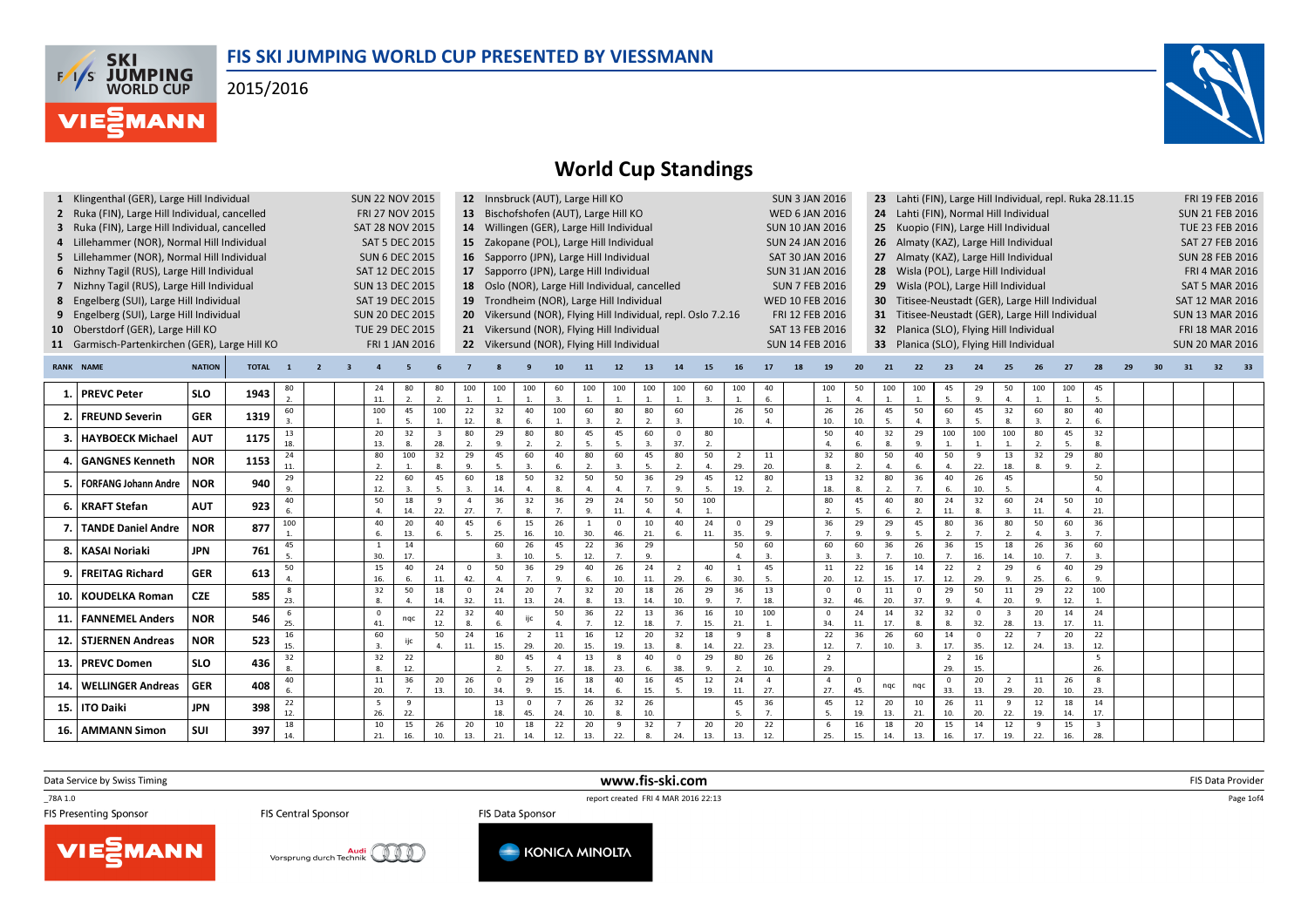2015/2016



# World Cup Standings

| 45<br>$\mathbf 0$<br>15<br>60<br>100<br>60<br>12<br>$\mathbf{0}$<br>16<br>16<br>20<br>$\mathbf{0}$<br>10<br>-6<br>0<br>$\mathbf 0$<br><sup>1</sup><br>0<br>$\mathbf{0}$<br>$^{\circ}$<br>- 1<br><b>SLO</b><br><b>KRANJEC Robert</b><br>362<br>17.<br>nqc<br>nqc<br>nqc<br>nqc<br>25.<br>66.<br>16.<br>30.<br>47.<br>30.<br>36.<br>37.<br>21.<br>35.<br>3.<br>40.<br>35.<br>19.<br>49.<br>15.<br>5.<br>15.<br>13.<br>3.<br>1.<br>15<br>14<br>29<br>24<br>13<br>16<br>26<br>$\mathbf{0}$<br>15<br>12<br>20<br>24<br>29<br>18<br>$\mathbf 0$<br>12<br>12<br>40<br>$\mathbf 0$<br>$\overline{7}$<br>$\overline{7}$<br>5<br>$\overline{4}$<br>$\mathbf 0$<br>$\mathbf 0$<br>18. WANK Andreas<br><b>GER</b><br>342<br>40.<br>24.<br>10.<br>24.<br>35.<br>19.<br>13.<br>16.<br>34.<br>17.<br>26.<br>9.<br>19.<br>11.<br>18.<br>27.<br>16.<br>11.<br>9.<br>14.<br>35.<br>19.<br>34.<br>15.<br>-6.<br>15<br>29<br>32<br>18<br>13<br>13<br>13<br>$\mathbf 0$<br>32<br>8<br>13<br>24<br>20<br>60<br>36<br>$\overline{\mathbf{0}}$<br>9<br>$\mathbf 0$<br>$\mathbf 0$<br>$\mathbf 0$<br>$\mathbf 0$<br><b>JPN</b><br><b>TAKEUCHI Taku</b><br>335<br>19.<br>16.<br>33.<br>18.<br>18.<br>32.<br>23.<br>18.<br>18.<br>46.<br>22.<br>40.<br>8.<br>33.<br>39.<br>11.<br>13.<br>9.<br>7.<br>8.<br>14.<br>3.<br>12<br>24<br>60<br>11<br>22<br>24<br>6<br>15<br>$\mathbf 0$<br>18<br>26<br>15<br>24<br>15<br>16<br>$\mathbf 0$<br>10<br>10<br>5<br>$\mathbf 0$<br>16<br>$\mathbf 0$<br>$\mathbf 0$<br><b>NOR</b><br>329<br>20. HAUER Joachim<br>ijc<br>20.<br>42.<br>15.<br>3.<br>12.<br>33.<br>11.<br>40.<br>25.<br>19.<br>16.<br>14.<br>10.<br>11.<br>11.<br>15.<br>36.<br>21.<br>21.<br>26.<br>37.<br>16.<br>16.<br>20<br>40<br>$11\,$<br>5<br>12<br>15<br>32<br>13<br>26<br>16<br>8<br>$\mathbf 0$<br>$\mathbf 0$<br>$\overline{\mathbf{3}}$<br>18<br>4<br>$^{\circ}$<br>8<br>8<br>STOCH Kamil<br><b>POL</b><br>239<br>21.<br>nqc<br>nqc<br>nqc<br>13.<br>26.<br>23.<br>23.<br>15.<br>47.<br>6.<br>20.<br>19.<br>16.<br>33.<br>8.<br>18.<br>41.<br>28.<br>23.<br>27.<br>10.<br>14.<br>12<br>36<br>50<br>15<br>11<br>$\overline{7}$<br>40<br>16<br>12<br>$\mathbf 0$<br>$\mathbf{0}$<br>8<br>$\mathbf 0$<br>$\mathbf{0}$<br>10<br>$\mathbf 0$<br>6<br>$\mathbf 0$<br>$\mathbf{0}$<br>$\mathbf 0$<br>$\overline{7}$<br>$\mathbf{0}$<br><b>SLO</b><br>230<br><b>LANISEK Anze</b><br>22. |  |
|----------------------------------------------------------------------------------------------------------------------------------------------------------------------------------------------------------------------------------------------------------------------------------------------------------------------------------------------------------------------------------------------------------------------------------------------------------------------------------------------------------------------------------------------------------------------------------------------------------------------------------------------------------------------------------------------------------------------------------------------------------------------------------------------------------------------------------------------------------------------------------------------------------------------------------------------------------------------------------------------------------------------------------------------------------------------------------------------------------------------------------------------------------------------------------------------------------------------------------------------------------------------------------------------------------------------------------------------------------------------------------------------------------------------------------------------------------------------------------------------------------------------------------------------------------------------------------------------------------------------------------------------------------------------------------------------------------------------------------------------------------------------------------------------------------------------------------------------------------------------------------------------------------------------------------------------------------------------------------------------------------------------------------------------------------------------------------------------------------------------------------------------------------------------------------------------------------------------------------------------------------------------------------------------------------------------------------------------------------------------|--|
|                                                                                                                                                                                                                                                                                                                                                                                                                                                                                                                                                                                                                                                                                                                                                                                                                                                                                                                                                                                                                                                                                                                                                                                                                                                                                                                                                                                                                                                                                                                                                                                                                                                                                                                                                                                                                                                                                                                                                                                                                                                                                                                                                                                                                                                                                                                                                                      |  |
|                                                                                                                                                                                                                                                                                                                                                                                                                                                                                                                                                                                                                                                                                                                                                                                                                                                                                                                                                                                                                                                                                                                                                                                                                                                                                                                                                                                                                                                                                                                                                                                                                                                                                                                                                                                                                                                                                                                                                                                                                                                                                                                                                                                                                                                                                                                                                                      |  |
|                                                                                                                                                                                                                                                                                                                                                                                                                                                                                                                                                                                                                                                                                                                                                                                                                                                                                                                                                                                                                                                                                                                                                                                                                                                                                                                                                                                                                                                                                                                                                                                                                                                                                                                                                                                                                                                                                                                                                                                                                                                                                                                                                                                                                                                                                                                                                                      |  |
|                                                                                                                                                                                                                                                                                                                                                                                                                                                                                                                                                                                                                                                                                                                                                                                                                                                                                                                                                                                                                                                                                                                                                                                                                                                                                                                                                                                                                                                                                                                                                                                                                                                                                                                                                                                                                                                                                                                                                                                                                                                                                                                                                                                                                                                                                                                                                                      |  |
|                                                                                                                                                                                                                                                                                                                                                                                                                                                                                                                                                                                                                                                                                                                                                                                                                                                                                                                                                                                                                                                                                                                                                                                                                                                                                                                                                                                                                                                                                                                                                                                                                                                                                                                                                                                                                                                                                                                                                                                                                                                                                                                                                                                                                                                                                                                                                                      |  |
|                                                                                                                                                                                                                                                                                                                                                                                                                                                                                                                                                                                                                                                                                                                                                                                                                                                                                                                                                                                                                                                                                                                                                                                                                                                                                                                                                                                                                                                                                                                                                                                                                                                                                                                                                                                                                                                                                                                                                                                                                                                                                                                                                                                                                                                                                                                                                                      |  |
| 35.<br>19.<br>40.<br>16.<br>23.<br>44.<br>20.<br>42.<br>24.<br>15.<br>19.<br>52.<br>21.<br>33.<br>25.<br>34.<br>40.<br>31.<br>7.<br>$\mathbf{4}$<br>24.<br>6.<br>$12\,$<br>$\overline{4}$<br>9<br>16<br>18<br>14<br>10<br>$\mathbf 0$<br>13<br>29<br>$\mathbf 0$<br>5<br>22<br>5<br>24<br>$\mathbf{0}$<br>11<br>$\overline{0}$<br>8<br>8<br>$\mathbf 0$<br>16<br>$\mathbf 0$<br>$\mathbf 0$                                                                                                                                                                                                                                                                                                                                                                                                                                                                                                                                                                                                                                                                                                                                                                                                                                                                                                                                                                                                                                                                                                                                                                                                                                                                                                                                                                                                                                                                                                                                                                                                                                                                                                                                                                                                                                                                                                                                                                          |  |
| <b>GER</b><br><b>LEYHE Stephan</b><br>224<br>23.<br>nqc<br>20.<br>22.<br>15.<br>26.<br>26.<br>15.<br>39.<br>19.<br>27.<br>23.<br>14.<br>17.<br>21.<br>45.<br>23.<br>18.<br>37.<br>36.<br>12.<br>11.<br>38.<br>9.<br>39.<br>41.                                                                                                                                                                                                                                                                                                                                                                                                                                                                                                                                                                                                                                                                                                                                                                                                                                                                                                                                                                                                                                                                                                                                                                                                                                                                                                                                                                                                                                                                                                                                                                                                                                                                                                                                                                                                                                                                                                                                                                                                                                                                                                                                       |  |
| 16<br>18<br>26<br>$\mathbf 0$<br><sup>1</sup><br>9<br>20<br>20<br>22<br>12<br>$7\overline{ }$<br>40<br>14<br>$\mathbf 0$<br>$\mathbf{0}$<br>5<br>$\overline{\mathbf{3}}$<br>$\mathbf{0}$<br>$\overline{0}$<br>$\mathbf 0$<br>$\mathbf 0$<br>TEPES Jurij<br><b>SLO</b><br>213<br>24.<br>ijc<br>nqc<br>10.<br>30.<br>43.<br>50.<br>22.<br>13.<br>44.<br>12.<br>17.<br>36.<br>38.<br>26.<br>46.<br>28.<br>15.<br>13.<br>14.<br>44.<br>19.<br>24.<br>6.                                                                                                                                                                                                                                                                                                                                                                                                                                                                                                                                                                                                                                                                                                                                                                                                                                                                                                                                                                                                                                                                                                                                                                                                                                                                                                                                                                                                                                                                                                                                                                                                                                                                                                                                                                                                                                                                                                                  |  |
| 26<br>15<br>15<br>9<br>8<br>$\mathbf{0}$<br>$\overline{0}$<br>$\overline{4}$<br>$\overline{7}$<br>13<br>10<br>18<br>$\overline{0}$<br>$\mathbf 0$<br>18<br>40<br>$\overline{7}$<br>-5<br><sup>1</sup><br>-9<br>POL<br><b>HULA Stefan</b><br>205<br>25.<br>nqc<br>nqc<br>10.<br>23.<br>32.<br>42.<br>27.<br>21.<br>16.<br>26.<br>36.<br>22.<br>22.<br>24.<br>24.<br>18.<br>14.<br>38.<br>30.<br>6.<br>16.<br>14.                                                                                                                                                                                                                                                                                                                                                                                                                                                                                                                                                                                                                                                                                                                                                                                                                                                                                                                                                                                                                                                                                                                                                                                                                                                                                                                                                                                                                                                                                                                                                                                                                                                                                                                                                                                                                                                                                                                                                      |  |
| 29<br>18<br>26<br>24<br>11<br>5<br>8<br>32<br>$\mathbf 0$<br>$\overline{0}$<br>9<br>$\mathbf{0}$<br>$\mathbf 0$<br>$\overline{0}$<br>$\mathbf{0}$<br>15<br>12<br>$\overline{0}$<br>9<br>$\mathbf{0}$<br>$\overline{4}$<br><b>FETTNER Manuel</b><br><b>AUT</b><br>202<br>26.<br>nqc<br>23.<br>32.<br>32.<br>27.<br>16.<br>19.<br>31.<br>22.<br>14.<br>10.<br>11.<br>20.<br>22.<br>26.<br>34.<br>36.<br>32.<br>31.<br>45.<br>9.<br>8.                                                                                                                                                                                                                                                                                                                                                                                                                                                                                                                                                                                                                                                                                                                                                                                                                                                                                                                                                                                                                                                                                                                                                                                                                                                                                                                                                                                                                                                                                                                                                                                                                                                                                                                                                                                                                                                                                                                                  |  |
| 26<br>15<br>$\mathbf{0}$<br>12<br>22<br>$\overline{4}$<br>12<br>14<br>15<br>11<br>11<br>5<br>18<br>$\mathbf{0}$<br>$\overline{7}$<br>$\overline{4}$<br>$\overline{\mathbf{0}}$<br>$\mathbf 0$<br>5<br>$\mathbf{0}$<br>$\mathbf 0$<br><b>POPPINGER Manuel</b><br>181<br><b>AUT</b><br>27.<br>nqc<br>nqc                                                                                                                                                                                                                                                                                                                                                                                                                                                                                                                                                                                                                                                                                                                                                                                                                                                                                                                                                                                                                                                                                                                                                                                                                                                                                                                                                                                                                                                                                                                                                                                                                                                                                                                                                                                                                                                                                                                                                                                                                                                               |  |
| 24.<br>27.<br>32.<br>12.<br>35.<br>27.<br>19.<br>16.<br>34.<br>35.<br>10.<br>19.<br>42.<br>26.<br>16.<br>17.<br>20.<br>20.<br>26.<br>14.<br>39.<br>15<br>14<br>14<br>14<br>12<br>16<br>12<br>$\mathbf 0$<br>22<br>18<br>6<br>6<br>9<br>0<br>$\Omega$<br>$\mathbf 0$<br>8<br>-6<br><sup>1</sup><br>$\mathbf 0$<br>$\Omega$<br>173<br><b>DESCOMBES SEVOIE Vincent</b><br><b>FRA</b>                                                                                                                                                                                                                                                                                                                                                                                                                                                                                                                                                                                                                                                                                                                                                                                                                                                                                                                                                                                                                                                                                                                                                                                                                                                                                                                                                                                                                                                                                                                                                                                                                                                                                                                                                                                                                                                                                                                                                                                    |  |
| 28.<br>nqc<br>ngc<br>ngc<br>45.<br>17.<br>17.<br>25.<br>17.<br>53.<br>32.<br>19.<br>14.<br>16.<br>15.<br>23.<br>19.<br>33.<br>33.<br>25.<br>30.<br>25.<br>12.<br>31.<br>22.<br>12<br>14<br>29<br>22<br>22<br>9<br>11<br>$5^{\circ}$<br>9<br>18<br>$\Omega$<br>$\mathbf 0$<br>$\overline{4}$<br>$\mathbf{0}$<br>$\overline{2}$<br>$\overline{7}$<br>$\mathbf 0$<br>$\Omega$                                                                                                                                                                                                                                                                                                                                                                                                                                                                                                                                                                                                                                                                                                                                                                                                                                                                                                                                                                                                                                                                                                                                                                                                                                                                                                                                                                                                                                                                                                                                                                                                                                                                                                                                                                                                                                                                                                                                                                                           |  |
| 164<br><b>JANDA Jakub</b><br><b>CZE</b><br>-29.<br>ijc<br>nqc<br>26.<br>46.<br>29.<br>19.<br>17.<br>9.<br>20.<br>22.<br>27.<br>32.<br>12.<br>12.<br>22.<br>24.<br>14.<br>34.<br>36.<br>43.                                                                                                                                                                                                                                                                                                                                                                                                                                                                                                                                                                                                                                                                                                                                                                                                                                                                                                                                                                                                                                                                                                                                                                                                                                                                                                                                                                                                                                                                                                                                                                                                                                                                                                                                                                                                                                                                                                                                                                                                                                                                                                                                                                           |  |
| 10<br>20<br>24<br>$11\,$<br>$\mathbf 0$<br>$\overline{7}$<br>$\overline{0}$<br>15<br>$\mathbf 0$<br>9<br>$\overline{\mathbf{0}}$<br>$\overline{4}$<br>36<br>$\overline{\mathbf{0}}$<br>$\mathbf 0$<br>- 6<br>$\Omega$<br>$\mathbf{0}$<br>$\mathbf 0$<br>- 6<br>8<br><sup>1</sup><br>6<br><b>KUBACKI Dawid</b><br><b>POL</b><br>163<br>30.<br>22.<br>33.<br>56.<br>25.<br>21.<br>34.<br>31.<br>24.<br>46.<br>16.<br>32.<br>13.<br>23.<br>32.<br>27.<br>30.<br>25.<br>36.<br>35.<br>25.<br>11.<br>7.<br>20.                                                                                                                                                                                                                                                                                                                                                                                                                                                                                                                                                                                                                                                                                                                                                                                                                                                                                                                                                                                                                                                                                                                                                                                                                                                                                                                                                                                                                                                                                                                                                                                                                                                                                                                                                                                                                                                            |  |
| 15<br>$\overline{0}$<br>$\overline{\mathbf{3}}$<br>13<br>80<br>6<br>14<br>11<br>$\overline{7}$<br>5<br>$\mathbf 0$<br>$\mathbf{0}$<br>$\mathbf 0$<br>$^{\circ}$<br>$\overline{\mathbf{3}}$<br><b>GER</b><br>157<br><b>GEIGER Karl</b><br>31.<br>36.<br>17.<br>26.<br>31.<br>40.<br>16.<br>28.<br>28.<br>18.<br>25.<br>20.<br>24.<br>32.<br>40.<br>2.                                                                                                                                                                                                                                                                                                                                                                                                                                                                                                                                                                                                                                                                                                                                                                                                                                                                                                                                                                                                                                                                                                                                                                                                                                                                                                                                                                                                                                                                                                                                                                                                                                                                                                                                                                                                                                                                                                                                                                                                                 |  |
| 13<br>13<br>$\overline{\mathbf{3}}$<br>5<br>22<br>22<br>20<br>12<br>0<br>$^{\circ}$<br>16<br>$\overline{\mathbf{0}}$<br>$\mathbf 0$<br>$\mathbf{0}$<br>$\overline{0}$<br>$\mathbf{1}$<br>$\overline{\mathbf{0}}$<br>$\mathbf{1}$<br>$\overline{0}$<br>-1<br><b>POL</b><br>129<br><b>KOT Maciej</b><br>ijc<br>32.<br>nqc<br>30.<br>46.<br>18.<br>34.<br>15.<br>18.<br>32.<br>36.<br>35.<br>28.<br>26.<br>12.<br>12.<br>13.<br>30.<br>39.<br>32.<br>19.<br>41.<br>30.                                                                                                                                                                                                                                                                                                                                                                                                                                                                                                                                                                                                                                                                                                                                                                                                                                                                                                                                                                                                                                                                                                                                                                                                                                                                                                                                                                                                                                                                                                                                                                                                                                                                                                                                                                                                                                                                                                  |  |
| 18<br>5<br>16<br>6<br>24<br>$\overline{\mathbf{0}}$<br>$\mathbf{0}$<br>$\mathbf{0}$<br>$\overline{\mathbf{3}}$<br>- 5<br>$\mathbf 0$<br>$\overline{\mathbf{0}}$<br>8<br>$\mathbf 0$<br>8<br>$\overline{4}$<br><sup>1</sup><br>$\Omega$<br>$\Omega$<br>$\mathbf 0$<br><b>CZE</b><br>98<br>MATURA Jan<br>33.<br>nqc<br>nqc<br>nqc<br>nqc<br>ngc<br>26.<br>56.<br>25.<br>26.<br>37.<br>23.<br>27.<br>34.<br>39.<br>31.<br>28.<br>15.<br>44.<br>14.<br>31.<br>36.<br>43.<br>23.<br>30.<br>11.                                                                                                                                                                                                                                                                                                                                                                                                                                                                                                                                                                                                                                                                                                                                                                                                                                                                                                                                                                                                                                                                                                                                                                                                                                                                                                                                                                                                                                                                                                                                                                                                                                                                                                                                                                                                                                                                            |  |
| 40<br>14<br>9<br>5<br>10<br>$\mathbf{0}$<br><sup>1</sup><br>$\overline{\mathbf{3}}$<br>$\overline{0}$<br>$\mathbf{0}$<br>$\overline{7}$<br>$\mathbf{0}$<br>$\mathbf{0}$<br>$\overline{\mathbf{3}}$<br>$\overline{0}$<br>$\overline{4}$<br><b>POL</b><br>96<br>STEKALA Andrzej<br>34.<br>ngc<br>nqc                                                                                                                                                                                                                                                                                                                                                                                                                                                                                                                                                                                                                                                                                                                                                                                                                                                                                                                                                                                                                                                                                                                                                                                                                                                                                                                                                                                                                                                                                                                                                                                                                                                                                                                                                                                                                                                                                                                                                                                                                                                                   |  |
| 38.<br>27.<br>28.<br>17.<br>32.<br>6.<br>53.<br>24.<br>26.<br>41.<br>38.<br>28.<br>32.<br>30.<br>22.<br>21.<br>13<br>22<br>15<br>13<br>$\mathbf{0}$<br>12<br>14<br>$\overline{0}$<br>$\mathbf 0$<br>$\mathbf{0}$<br>$\overline{\mathbf{0}}$<br>$\mathbf 0$<br>$\overline{0}$<br>$\mathbf 0$<br>$\mathbf{0}$<br>$\mathbf{0}$<br>$\overline{\mathbf{0}}$<br>$\mathbf{0}$<br>POL<br>89<br><b>ZYLA Piotr</b><br>35.                                                                                                                                                                                                                                                                                                                                                                                                                                                                                                                                                                                                                                                                                                                                                                                                                                                                                                                                                                                                                                                                                                                                                                                                                                                                                                                                                                                                                                                                                                                                                                                                                                                                                                                                                                                                                                                                                                                                                      |  |
| 39.<br>19.<br>17.<br>48.<br>40.<br>33.<br>40.<br>42.<br>34.<br>12.<br>35.<br>46.<br>16.<br>48.<br>39.<br>18.<br>45.<br>18.<br>16<br>$\overline{0}$<br>$\overline{0}$<br>10<br>14<br>$\overline{0}$<br>11<br>$\mathbf{0}$<br>10<br>$\mathbf{0}$<br>$\overline{2}$<br>$\mathbf{0}$<br>-6<br>$\mathbf 0$<br>$\overline{7}$<br>$\mathbf 0$<br>$\mathbf{0}$<br>$\mathbf 0$<br>-6<br><b>CZE</b>                                                                                                                                                                                                                                                                                                                                                                                                                                                                                                                                                                                                                                                                                                                                                                                                                                                                                                                                                                                                                                                                                                                                                                                                                                                                                                                                                                                                                                                                                                                                                                                                                                                                                                                                                                                                                                                                                                                                                                            |  |
| 82<br>HLAVA Lukas<br>36.<br>nqc<br>43.<br>54.<br>15.<br>21.<br>35.<br>25.<br>21.<br>32.<br>17.<br>43.<br>25.<br>20.<br>36.<br>35.<br>24.<br>38.<br>36.<br>34.<br>29.<br>10<br>$\overline{\mathbf{3}}$<br>10<br>6<br>14<br>14<br>10<br>$\mathbf{0}$<br>$\overline{7}$<br>$\overline{0}$<br>$\Omega$<br>$\mathbf 0$<br>$\mathbf{0}$<br>$\mathbf{0}$<br>$\mathbf 0$<br>$\mathbf 0$                                                                                                                                                                                                                                                                                                                                                                                                                                                                                                                                                                                                                                                                                                                                                                                                                                                                                                                                                                                                                                                                                                                                                                                                                                                                                                                                                                                                                                                                                                                                                                                                                                                                                                                                                                                                                                                                                                                                                                                      |  |
| <b>NOR</b><br><b>HILDE Tom</b><br>74<br>37.<br>21.<br>28.<br>25.<br>24.<br>17.<br>41.<br>21.<br>49.<br>32.<br>40.<br>31.<br>33.<br>33.<br>21.<br>42.<br>17.                                                                                                                                                                                                                                                                                                                                                                                                                                                                                                                                                                                                                                                                                                                                                                                                                                                                                                                                                                                                                                                                                                                                                                                                                                                                                                                                                                                                                                                                                                                                                                                                                                                                                                                                                                                                                                                                                                                                                                                                                                                                                                                                                                                                          |  |
| 20<br>13<br>$5^{\circ}$<br>16<br>$\overline{7}$<br>$\mathbf{0}$<br>$\mathbf{1}$<br>$\overline{0}$<br>$\mathbf 0$<br>$\mathbf 0$<br>$\overline{\mathbf{0}}$<br>$\overline{\mathbf{0}}$<br>$\mathbf 0$<br><b>KOFLER Andreas</b><br><b>AUT</b><br>62<br>38.<br>nqc<br>30.<br>52.<br>37.<br>18.<br>26.<br>33.<br>15.<br>37.<br>24.<br>42.<br>50.<br>44.<br>13.                                                                                                                                                                                                                                                                                                                                                                                                                                                                                                                                                                                                                                                                                                                                                                                                                                                                                                                                                                                                                                                                                                                                                                                                                                                                                                                                                                                                                                                                                                                                                                                                                                                                                                                                                                                                                                                                                                                                                                                                           |  |
| 15<br>36<br>$\mathbf 0$<br>$\mathbf 0$<br>$\overline{0}$<br>$\mathbf 0$<br>$\overline{0}$<br>$\mathbf 0$<br>$\overline{0}$<br>9<br>$\overline{\mathbf{0}}$<br>$\mathbf 0$<br>$\mathbf 0$<br>$\mathbf{0}$<br>$\mathbf 0$<br>$\mathbf{1}$<br>$\mathbf 0$<br>DESCHWANDEN Gregor<br>SUI<br>61<br>39.<br>nqc<br>36.<br>55.<br>39.<br>37.<br>22.<br>50.<br>36.<br>40.<br>42.<br>39.<br>16.<br>30.<br>49.<br>49.<br>42.<br>44.<br>7.                                                                                                                                                                                                                                                                                                                                                                                                                                                                                                                                                                                                                                                                                                                                                                                                                                                                                                                                                                                                                                                                                                                                                                                                                                                                                                                                                                                                                                                                                                                                                                                                                                                                                                                                                                                                                                                                                                                                        |  |
| 45<br>5<br>$\overline{0}$<br>$\mathbf{0}$<br>$\overline{\mathbf{0}}$<br>$\overline{7}$<br>$\mathbf 0$<br>40.   KRAUS Marinus<br><b>GER</b><br>57<br>nqc<br>nqc<br>47.<br>24.<br>26.<br>36.<br>47.<br>5.<br>44.                                                                                                                                                                                                                                                                                                                                                                                                                                                                                                                                                                                                                                                                                                                                                                                                                                                                                                                                                                                                                                                                                                                                                                                                                                                                                                                                                                                                                                                                                                                                                                                                                                                                                                                                                                                                                                                                                                                                                                                                                                                                                                                                                       |  |

Data Service by Swiss Timing

\_78A 1.0

**FIS Central Sponsor** 

TERRY 1.0<br>
FIS Presenting Sponsor<br>
FIS Presenting Sponsor<br>
FIS Presenting Sponsor<br>
FIS Presenting Sponsor FIS Data Sponsor

www.fis-ski.com

m FIS Data Provider<br>Canada

Page 2of4

VIESMANN

**F/T/S SKI<br>WORLD CUP** 

**MANN** 



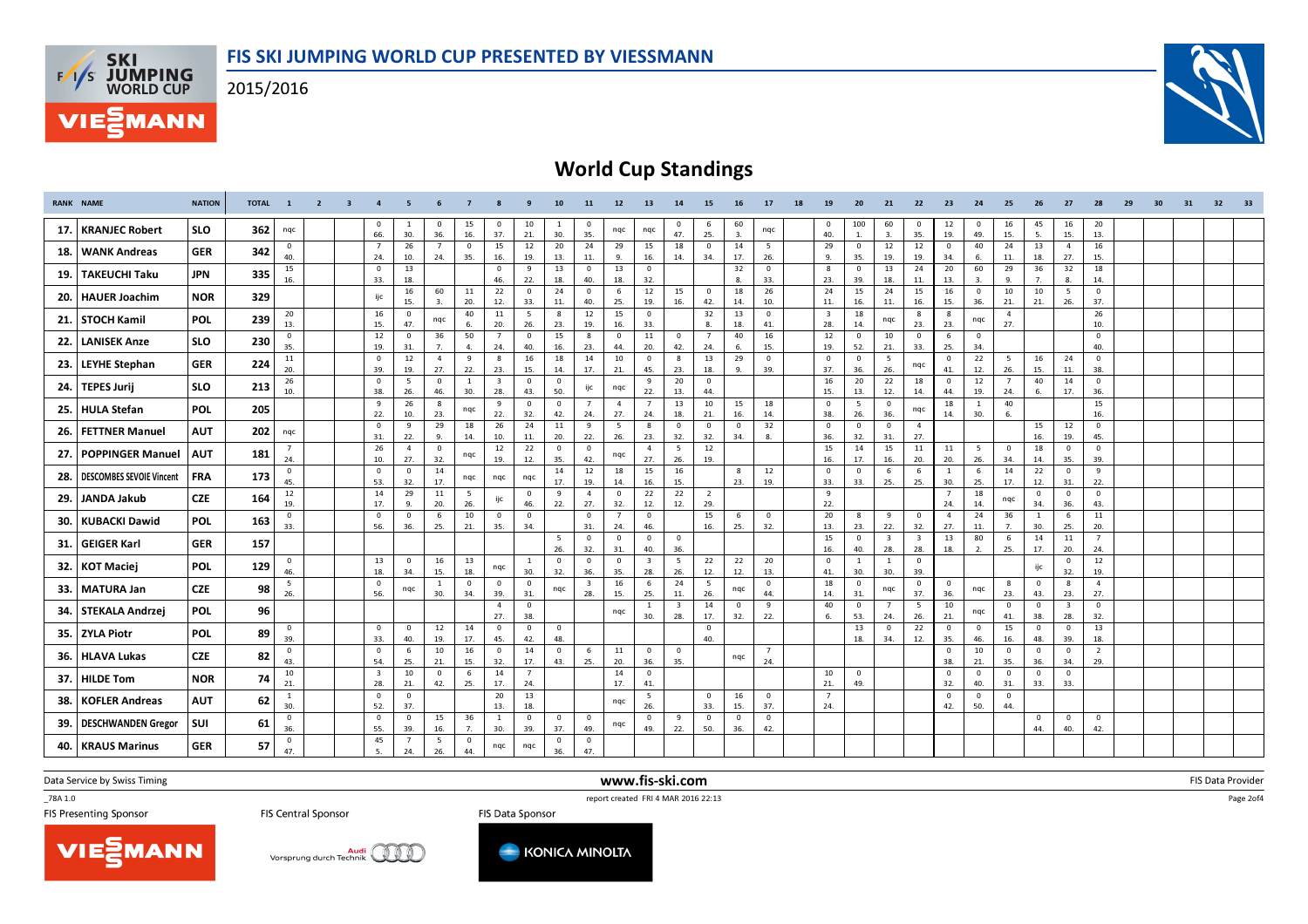2015/2016

**F/T/S SKI<br>WORLD CUP** 

**MANN** 



# World Cup Standings

|     | <b>RANK NAME</b>             | <b>NATION</b> | TOTAL 1        |                                | $\overline{2}$ | $\overline{\mathbf{3}}$ | $\overline{4}$                 | 5                              |                       |                       |                       | $\mathbf{q}$                   | 10                             | 11                    | 12                             | 13                    | 14                  | 15                             | 16                             | 17                             | 18 | 19                  | 20                             | 21                    | 22                    | 23                             | 24                             | 25                    | 26                             | 27                    | 28                    | 29 | 30 | 31 | 32 | 33 |
|-----|------------------------------|---------------|----------------|--------------------------------|----------------|-------------------------|--------------------------------|--------------------------------|-----------------------|-----------------------|-----------------------|--------------------------------|--------------------------------|-----------------------|--------------------------------|-----------------------|---------------------|--------------------------------|--------------------------------|--------------------------------|----|---------------------|--------------------------------|-----------------------|-----------------------|--------------------------------|--------------------------------|-----------------------|--------------------------------|-----------------------|-----------------------|----|----|----|----|----|
| 41. | <b>EISENBICHLER Markus</b>   | <b>GER</b>    | 55             |                                |                |                         |                                |                                |                       |                       |                       |                                | $\mathbf 0$<br>41.             | nqc                   |                                |                       |                     |                                |                                |                                |    |                     | 10<br>21.                      | $^{\circ}$<br>32.     | 16<br>15.             | - 5<br>26.                     | 13<br>18.                      | <sup>1</sup><br>30.   | $\mathbf{0}$<br>31.            | 10<br>21.             |                       |    |    |    |    |    |
|     | 42.   SCHLIERENZAUER Gregor  | <b>AUT</b>    | 53             | 14<br>17.                      |                |                         | 18<br>14.                      | 11<br>20.                      |                       |                       |                       |                                | $\overline{\mathbf{0}}$<br>31. | 10<br>21.             | $\overline{\mathbf{0}}$<br>33. |                       |                     |                                |                                |                                |    |                     |                                |                       |                       |                                |                                |                       |                                |                       |                       |    |    |    |    |    |
| 43. | <b>ASCHENWALD Philipp</b>    | <b>AUT</b>    | 50             |                                |                |                         |                                |                                |                       |                       |                       |                                |                                |                       | nqc                            | 2<br>29.              | $\mathbf{0}$<br>34. | 9<br>22.                       | $\overline{7}$<br>24.          | $\overline{\mathbf{0}}$<br>40. |    |                     |                                |                       |                       | $\overline{0}$<br>38.          | $7\overline{ }$<br>24.         | 20<br>13.             | $\overline{\mathbf{3}}$<br>28. | $\overline{2}$<br>29. | $\overline{0}$<br>41. |    |    |    |    |    |
|     | 44. KOBAYASHI Ryoyu          | <b>JPN</b>    | 47             |                                |                |                         |                                |                                |                       |                       |                       |                                |                                |                       |                                |                       |                     | 36<br>7.                       | 11<br>20.                      | $\overline{\mathbf{0}}$<br>36. |    |                     |                                |                       |                       |                                |                                |                       |                                |                       |                       |    |    |    |    |    |
| 45. | SAKUYAMA Kento               | <b>JPN</b>    | 43             | nqc                            |                |                         | $\overline{4}$<br>27.          | $\overline{2}$<br>29.          |                       |                       | 5<br>26.              | 11<br>20.                      | $\mathbf{0}$<br>34.            | 5<br>26.              | $\mathbf{1}$<br>30.            | $\overline{0}$<br>44. |                     | nqc                            | $\pmb{0}$<br>46.               | $\overline{\mathbf{0}}$<br>42. |    | $\mathbf{0}$<br>44. | $\mathbf{0}$<br>47.            | nqc                   | nqc                   | $\overline{0}$<br>47.          | $\overline{0}$<br>39.          | $\overline{0}$<br>40. | nqc                            | 9<br>22.              | 6<br>25.              |    |    |    |    |    |
| 46. | <b>ASIKAINEN Lauri</b>       | <b>FIN</b>    | 42             | $\overline{4}$<br>27.          |                |                         | 36<br>7.                       | nqc                            | $\overline{2}$<br>29. | $\overline{0}$<br>33. | nqc                   | $\mathbf{0}$<br>41.            | nqc                            | nqc                   |                                |                       | $\mathbf{0}$<br>44. |                                |                                |                                |    |                     |                                |                       |                       | $\mathbf{0}$<br>50.            | $\mathbf{0}$<br>37.            | $\overline{0}$<br>46. |                                |                       | $\mathbf{0}$<br>48.   |    |    |    |    |    |
| 47. | <b>MURANKA Klemens</b>       | <b>POL</b>    | 36             | $\mathbf 0$<br>49.             |                |                         | 8<br>23.                       | nqc                            | $\mathbf{0}$<br>44.   | 12<br>19.             | $\mathbf{0}$<br>41.   | $\overline{\mathbf{3}}$<br>28. | nqc                            | nqc                   |                                |                       |                     | nqc                            | ijc                            | $\mathbf{1}$<br>30.            |    |                     |                                |                       |                       | 9<br>22.                       | $\overline{\mathbf{3}}$<br>28. | $\overline{0}$<br>32. |                                |                       | $\overline{0}$<br>44. |    |    |    |    |    |
| 47. | HVALA Jaka                   | <b>SLO</b>    | 36             |                                |                |                         |                                |                                |                       |                       |                       |                                |                                |                       |                                |                       |                     |                                | $\overline{4}$<br>27.          | ijc                            |    | $\mathbf{1}$<br>30. | 11<br>20.                      | $\overline{2}$<br>29. | $\mathbf 0$<br>34.    | $\overline{\mathbf{3}}$<br>28. | $\mathbf 0$<br>31.             | $\overline{0}$<br>38. | 8<br>23.                       | $\overline{7}$<br>24. | $\overline{0}$<br>35. |    |    |    |    |    |
| 49. | <b>SIEGEL David</b>          | <b>GER</b>    | 29             |                                |                |                         |                                |                                |                       |                       |                       |                                | nqc                            | 15<br>16.             |                                |                       |                     | $\mathbf{0}$<br>37.            | $\overline{\mathbf{0}}$<br>31. | 14<br>17.                      |    | $\mathbf{0}$<br>35. |                                |                       |                       |                                |                                |                       |                                |                       |                       |    |    |    |    |    |
| 50. | <b>BOYD-CLOWES Mackenzie</b> | <b>CAN</b>    | 25             | $\overline{2}$<br>29.          |                |                         | $\mathbf 0$<br>37.             | $\mathbf 0$<br>41.             |                       |                       | $\Omega$<br>31.       | $\mathbf 0$<br>47.             | nqc                            | $\mathbf 0$<br>44.    | nqc                            | $\mathbf 0$<br>34.    | 11<br>20.           |                                | ijc                            | $\mathbf 0$<br>46.             |    | $\mathbf 0$<br>46.  | $\overline{2}$<br>29.          | $\Omega$<br>38.       | 9<br>22.              | $\overline{0}$<br>31.          | $\mathbf{0}$<br>41.            | $\mathbf 0$<br>33.    |                                |                       | <sup>1</sup><br>30.   |    |    |    |    |    |
| 50. | <b>HOFER Thomas</b>          | <b>AUT</b>    | 25             |                                |                |                         |                                |                                |                       |                       |                       |                                |                                |                       |                                |                       |                     | 8<br>23.                       |                                |                                |    |                     | 9<br>22.                       | 8<br>23.              | $\mathbf 0$<br>36.    |                                |                                |                       |                                |                       |                       |    |    |    |    |    |
| 52. | <b>NEUMAYER Michael</b>      | <b>GER</b>    | 24             |                                |                |                         |                                |                                |                       |                       |                       |                                | 12<br>19.                      | $\overline{2}$<br>29. | $\overline{0}$<br>39.          | $\mathbf{0}$<br>38.   | 10<br>21.           | $\mathbf{0}$<br>36.            |                                |                                |    |                     |                                |                       |                       |                                |                                |                       |                                |                       |                       |    |    |    |    |    |
| 52. | <b>LAMY CHAPPUIS Ronan</b>   | <b>FRA</b>    | 24             | $\overline{\mathbf{3}}$<br>28. |                |                         | ijc                            | $\mathbf{0}$<br>41.            | $\overline{0}$<br>34. | 8<br>23.              | $\overline{2}$<br>29. | 8<br>23.                       | nqc                            | $\pmb{0}$<br>34.      | $\overline{\mathbf{3}}$<br>28. | $\overline{0}$<br>31. | $\mathbf{0}$<br>40. |                                |                                |                                |    | nqc                 | $\mathbf 0$<br>55.             | nqc                   | ngc                   | nqc                            | nqc                            | $\overline{0}$<br>37. | $\overline{0}$<br>32.          | $\overline{0}$<br>49. |                       |    |    |    |    |    |
| 54. | <b>HAZETDINOV Ilmir</b>      | <b>RUS</b>    | 23             | 10<br>21.                      |                |                         | $\overline{\mathbf{0}}$<br>46. | $\overline{\mathbf{3}}$<br>28. | $\mathbf 0$<br>49.    | $\overline{0}$<br>37. |                       |                                | $\pmb{0}$<br>49.               | nqc                   | $\pmb{0}$<br>34.               | nqc                   | 6<br>25.            | $\mathbf 0$<br>38.             |                                |                                |    | $\mathbf 0$<br>45.  | $\overline{\mathbf{0}}$<br>48. | nqc                   | nqc                   | $\pmb{0}$<br>40.               | $\mathbf{0}$<br>47.            |                       | $\overline{4}$<br>27.          | $\overline{0}$<br>44. |                       |    |    |    |    |    |
| 55. | <b>TOCHIMOTO Shohei</b>      | <b>JPN</b>    | 22             | $\mathbf 0$<br>42.             |                |                         | $\overline{\mathbf{0}}$<br>48. | $\mathbf 0$<br>37.             |                       |                       | $\mathbf{0}$<br>42.   | $\overline{\mathbf{0}}$<br>37. | $\overline{0}$<br>33.          | $\mathbf{0}$<br>38.   | $\overline{0}$<br>41.          | $\overline{0}$<br>48. |                     |                                | $\mathbf 0$<br>47.             | nqc                            |    | $\mathbf 0$<br>31.  | $\overline{7}$<br>24.          | $\overline{a}$<br>27. | $\overline{7}$<br>24. | nqc                            | $\overline{4}$<br>27.          | $\mathbf{0}$<br>39.   | nqc                            | $\mathbf 0$<br>37.    | $\mathbf{0}$<br>31.   |    |    |    |    |    |
|     | 56. KLIMOV Evgeniy           | <b>RUS</b>    | 21             | $\mathbf{0}$<br>32.            |                |                         | $\overline{\mathbf{0}}$<br>35. | $\mathbf 0$<br>35.             | 13<br>18.             | $\overline{0}$<br>46. |                       |                                | $\overline{\mathbf{3}}$<br>28. | $\mathbf{0}$<br>43.   | nqc                            | ngc                   | $\mathbf 0$<br>41.  | $\overline{\mathbf{3}}$<br>28. |                                |                                |    | $\mathbf 0$<br>50.  | $\mathbf 0$<br>41.             | nqc                   | nqc                   | $\overline{\mathbf{0}}$<br>46. | nqc                            |                       | $\overline{2}$<br>29.          | $\overline{0}$<br>38. |                       |    |    |    |    |    |
| 57. | <b>PAVLOVCIC Bor</b>         | <b>SLO</b>    | 20             |                                |                |                         |                                |                                |                       |                       |                       |                                |                                |                       |                                |                       |                     |                                | 5<br>26.                       | 15<br>16.                      |    |                     |                                |                       |                       |                                |                                |                       |                                |                       |                       |    |    |    |    |    |
| 58. | <b>JOHANSSON Robert</b>      | NOR           | 19             |                                |                |                         |                                |                                |                       |                       |                       |                                |                                |                       |                                |                       |                     |                                |                                |                                |    |                     | -6<br>25.                      | $^{\circ}$<br>33.     | 13<br>18.             |                                |                                |                       |                                |                       |                       |    |    |    |    |    |
| 59. | <b>ITO Kenshiro</b>          | <b>JPN</b>    | 16             |                                |                |                         |                                |                                | $\mathbf{0}$<br>43.   | $\overline{0}$<br>50. |                       |                                |                                |                       |                                |                       |                     | $\mathbf{0}$<br>31.            | $\mathbf 0$<br>42.             | $\overline{2}$<br>29.          |    | $\mathbf{0}$<br>43. | $\mathbf{0}$<br>38.            | $^{\circ}$<br>37.     | nqc                   | $\overline{0}$<br>45.          | 8<br>23.                       | $\mathbf{0}$<br>36.   | - 5<br>26.                     | <sup>1</sup><br>30.   | $\mathbf{0}$<br>33.   |    |    |    |    |    |
| 60. | <b>LARINTO Ville</b>         | <b>FIN</b>    | 14             | nqc                            |                |                         | $\overline{0}$<br>42.          | $\mathbf{0}$<br>43.            |                       |                       | $\mathbf{0}$<br>49.   | $\mathbf{0}$<br>36.            | $\overline{0}$<br>40.          | $\mathbf{0}$<br>48.   | $\overline{0}$<br>38.          | nqc                   | 14<br>17.           | $\overline{0}$<br>49.          | $\overline{\mathbf{0}}$<br>41. | nqc                            |    |                     |                                |                       |                       | $\overline{\mathbf{0}}$<br>36. | $\mathbf{0}$<br>48.            | $\overline{0}$<br>42. |                                |                       | $\overline{0}$<br>34. |    |    |    |    |    |
| 61. | <b>KOBAYASHI Junshiro</b>    | <b>JPN</b>    | 13             | nqc                            |                |                         | $\overline{\mathbf{0}}$<br>40. | $\mathbf 0$<br>45.             |                       |                       | $^{\circ}$<br>44.     | $\mathbf{0}$<br>48.            | $\overline{\mathbf{0}}$<br>45. | nqc                   | $\mathbf{0}$<br>36.            | nqc                   |                     |                                | $\overline{\mathbf{3}}$<br>28. | 10<br>21.                      |    |                     |                                |                       |                       |                                |                                |                       |                                |                       |                       |    |    |    |    |    |
| 62. | <b>KORNILOV Denis</b>        | <b>RUS</b>    | 12             | $\overline{0}$<br>38.          |                |                         | $\overline{0}$<br>50.          | $\mathbf 0$<br>46.             | $\mathbf{0}$<br>48.   | $\mathbf{0}$<br>45.   |                       |                                | $\mathbf 0$<br>44.             | $\mathbf 0$<br>45.    | $\overline{0}$<br>47.          | $\overline{0}$<br>35. | 12<br>19.           | $\mathbf{0}$<br>41.            |                                |                                |    | $\mathbf{0}$<br>49. | $\Omega$<br>37.                | nqc                   | nqc                   | nqc                            | $\mathbf 0$<br>42.             |                       | $\mathbf 0$<br>41.             | $\mathbf 0$<br>41.    |                       |    |    |    |    |    |
| 63. | <b>COLLOREDO Sebastian</b>   | <b>ITA</b>    | 11             | nqc                            |                |                         | $\overline{0}$<br>44.          | $\mathbf 0$<br>44.             | $\mathbf{0}$<br>40.   | $\overline{7}$<br>24. | $\mathbf{0}$<br>40.   | $\overline{4}$<br>27.          | $\overline{0}$<br>39.          | nqc                   |                                |                       | nqc                 | $\mathbf{0}$<br>47.            |                                |                                |    |                     |                                |                       |                       |                                |                                |                       |                                |                       | $\overline{0}$<br>50. |    |    |    |    |    |
| 64. | <b>SCHIFFNER Markus</b>      | <b>AUT</b>    | $\overline{7}$ |                                |                |                         |                                |                                | $\overline{0}$<br>38. | $\mathbf{0}$<br>38.   | $\mathbf 0$<br>47.    | $\overline{7}$<br>24.          |                                |                       | $\overline{0}$<br>40.          | $\overline{0}$<br>42. |                     |                                | $\overline{0}$<br>33.          | $\overline{0}$<br>38.          |    |                     |                                |                       |                       |                                |                                |                       |                                |                       |                       |    |    |    |    |    |

www.fis-ski.com

Data Service by Swiss Timing

\_78A 1.0

**FIS Central Sponsor** 

TO THE TEST CHANNEL TRANSPORT THE SCHELL TRANSPORT THE SCHELL TRANSPORT TRANSPORT TRANSPORT TRANSPORT TRANSPORT TRANSPORT TRANSPORT TRANSPORT TRANSPORT TRANSPORT TRANSPORT TRANSPORT TRANSPORT TRANSPORT TRANSPORT TRANSPORT FIS Data Sponsor





m FIS Data Provider<br>Canada

Page 3of4